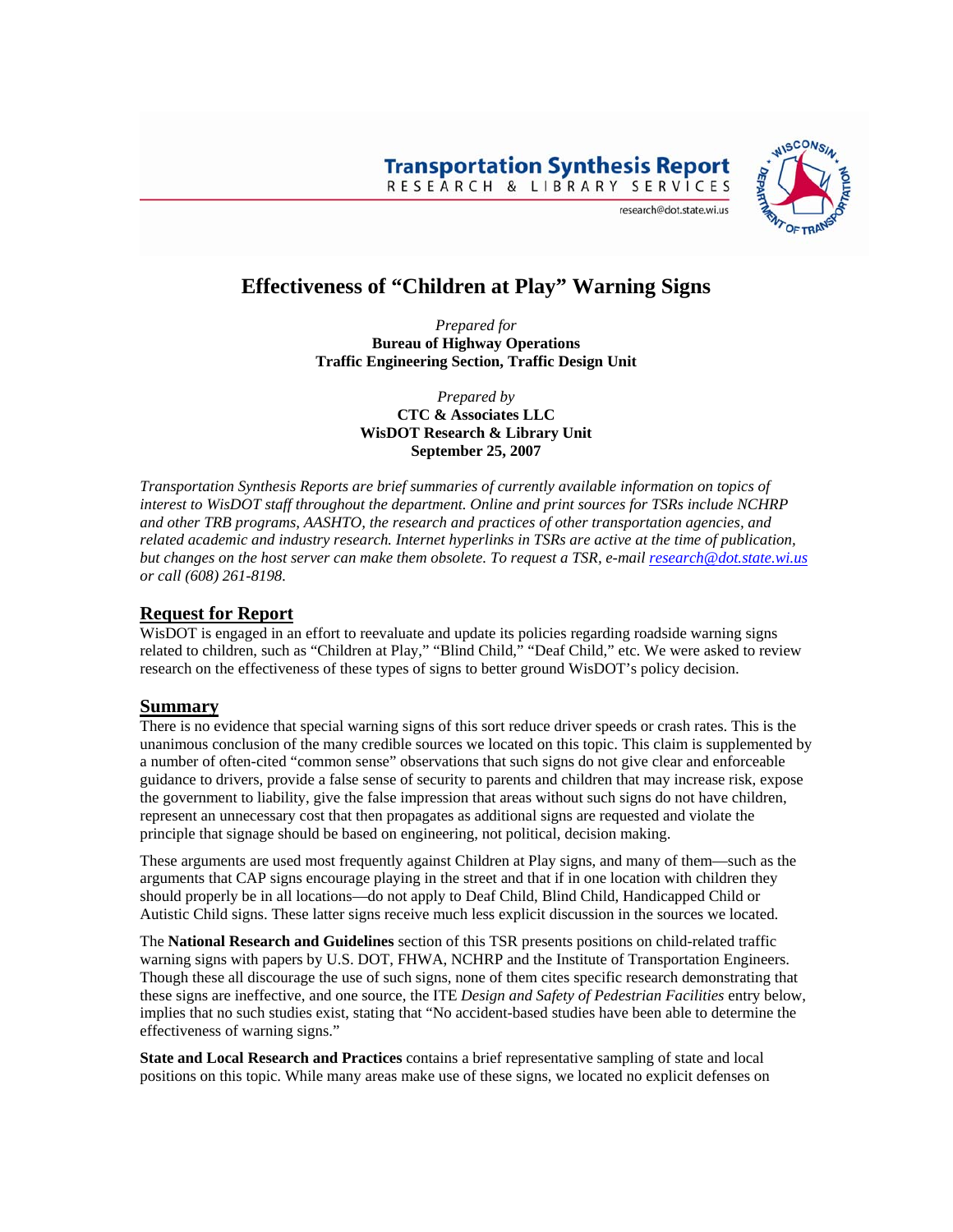engineering grounds for their use. A common theme is the ongoing struggle to explain to members of the public that their requests for these types of signs are based on faulty assumptions about their effectiveness.

Many of the sources we located refer generically to multiple "studies" that have shown special warning signs to be ineffective, but despite extensive research we were unable to identify any specific projects meeting this description.

### **National Research and Guidelines**

**FHWA Manual on Uniform Traffic Control Devices** (2000)

[http://mutcd.fhwa.dot.gov/kno-millennium\\_06.14.01.htm](http://mutcd.fhwa.dot.gov/kno-millennium_06.14.01.htm)

A search of the MUTCD found no instances of "CAP," "watch for children," "slow children," "blind child" or "deaf." Related guidance includes the following:

- From Section 2C.02, Application of Warning Signs [\(http://mutcd.fhwa.dot.gov/HTM/2003r1/part2/part2c.htm#section2C02\)](http://mutcd.fhwa.dot.gov/HTM/2003r1/part2/part2c.htm#section2C02): "The use of warning signs should be kept to a minimum as the unnecessary use of warning signs tends to breed disrespect for all signs."
- From Section 2H.03, Regulatory and Warning Signs [\(http://mutcd.fhwa.dot.gov/HTM/2003r1/part2/part2h.htm#section2H03\)](http://mutcd.fhwa.dot.gov/HTM/2003r1/part2/part2h.htm#section2H03): "All regulatory and warning signs installed on public roads and streets within recreational and cultural interest areas shall conform to the requirements of Chapters 2A, 2B, and 2C" (the chapters on general, regulatory and warning signs).
- CAP or other message signs are not specifically prohibited as long as they conform to the standard shape (diamond) and colors (black letters on yellow background) and as long as no symbols are used. Some state-specific MUTCD supplements (such as in New York) present the option of a CAP or similar sign.

#### **Institute of Transportation Engineers: Traffic Control Devices Handbook** (2001)

*Paper copies are available from the WisDOT library.* 

Page 444 states that "Agencies should avoid the use of CAUTION – CHILDREN AT PLAY or SLOW CHILDREN nonstandard signs since such signs may imply 'that the involved jurisdiction approves of streets as playgrounds, which may result in the jurisdiction being vulnerable to tort liability.'" (This quote is reproduced and expanded in *FHWA Course on Bicycle and Pedestrian Transportation: Pedestrian Signing and Pavement Markings* at [http://safety.fhwa.dot.gov/ped\\_bike/univcourse/swless14.htm.](http://safety.fhwa.dot.gov/ped_bike/univcourse/swless14.htm))

To determine the original research basis for these claims, we noted that this source cites ITE's *Design and Safety of Pedestrian Facilities* (below) for the claim that using CAP signs "may result in the jurisdiction being vulnerable to tort liability," whereas this latter source, in its comments on CAP signs, refers back to this one.

Page 444 also states that "there are conditions where selected traffic control devices may be considered, such as around parks, or conditions where children may have disabilities and drivers need to take extra care." This implies that Blind/Deaf/Handicapped/Autistic Child signs may be appropriate in some circumstances, though no evidence is cited on the effectiveness of these devices.

#### **ITE: Design and Safety of Pedestrian Facilities** (1998)

[http://safety.fhwa.dot.gov/PED\\_BIKE/docs/designsafety.pdf](http://safety.fhwa.dot.gov/PED_BIKE/docs/designsafety.pdf)

Chapter 4, Pedestrian and Motorist Signing, states (page 42 of the PDF): "No accident-based studies have been able to determine the effectiveness of warning signs. However, this is understandable because of the complex nature of events leading into each accident." Of the 41 agencies responding to a questionnaire used in preparing this report, four reported that "all types of pedestrian-related signs and pavement stencils were helpful," while some agencies "responded that they use these devices in the hope that they will provide some benefit to pedestrians." (See page 39 of the PDF.) Also on page 39: "Signs should only be installed when they fulfill a need based on an engineering study or engineering judgment. In general, signs are often ineffective in modifying driver behavior, and overuse of signs breeds disrespect and diminishes effectiveness. Unnecessary signs and posts represent a hazard to errant motorists and may cause an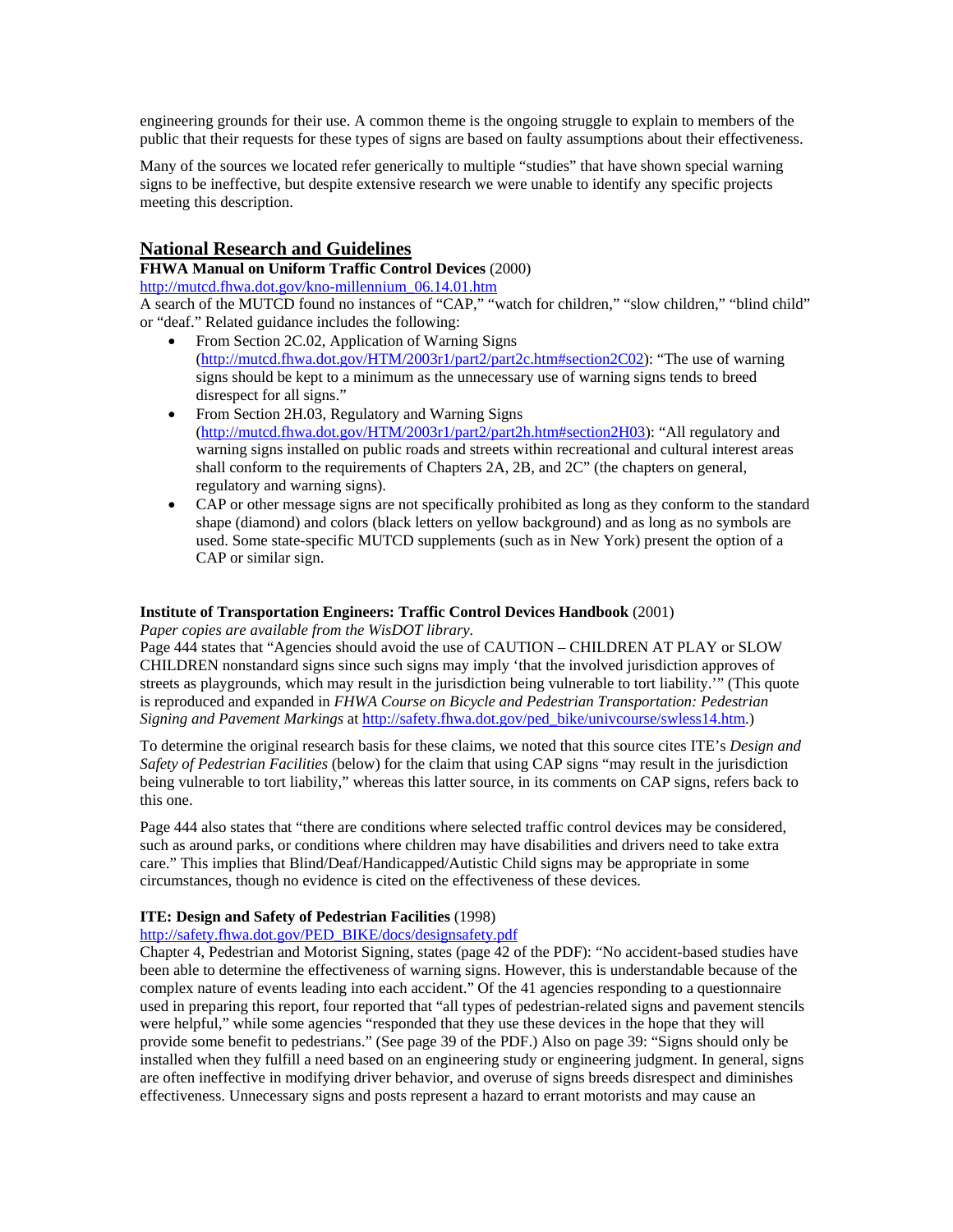obstruction to pedestrians and bicyclists. Furthermore, unnecessary signs are a waste of taxpayer dollars, represent an ongoing maintenance cost, and are a source of visual blight."

#### **NCHRP Synthesis of Highway Practice No. 139: Pedestrians and Traffic-Control Measures** (1988) *Paper copies are available from the WisDOT library.*

This report, quoting an earlier version of the *Traffic Control Devices Handbook* than the one listed above, says "Nonuniform signs such as 'CAUTION—CHILDREN AT PLAY,' 'SLOW—CHILDREN,' or similar legends should not be permitted on any roadway at any time… the removal of any nonstandard signs should carry a high priority."

#### **NCHRP Synthesis of Highway Practice No. 186: Supplemental Advance Warning Devices** (1993) *Paper copies are available from the WisDOT library.*

This report gives examples of numerous related signs currently in use. A specific example of a CAP sign is given on pages 38-39: "The device is not considered effective, but installation of the sign satisfied parent and political leaders. Generally, the residents and homeowners' organization must pay to have this sign installed. The use of this sign and its variations has been discouraged by many agencies because the message implies that it is acceptable for children to be playing in the street. It is nonstandard due to the use of a symbol not contained in the MUTCD."

### **U.S. DOT Message Points** (February 11, 2002)

*Paper copies are available from the FHWA. Please send a request to Fred Ranck,*  [fred.ranck@fhwa.dot.gov.](mailto:fred.ranck@fhwa.dot.gov)

This communication states U.S. DOT's position on CAP signs, which is to conform to MUTCD standards. Highlights include:

- Studies of the effectiveness of CAP signs by ITE, TRB and FHWA to date do not demonstrate a reduction in crashes involving children nor a reduction in speeds. (Note: ITE and FHWA staff were unaware of any studies.)
- From an ITE "traffic tips" series that answers residents' commonly asked questions about signs, etc.: "…studies made in cities where (CAP) signs were widely posted in residential areas showed no evidence of having reduced pedestrian crashes or vehicle speed." Several cities report that measured speeds on residential streets experienced no decrease after the installation of CAP warning signs. Further, several cities reported no decrease in the incidence of traffic crashes involving a child hit in the street after the installation of CAP warning signs.

Fred Ranck of FHWA also states that "Children at Play" is not an appropriate message for a warning sign; rather "Watch for Children" is an appropriate message consistent with other warning sign messages.

## **State and Local Research and Practices**

We have included some comments on CAP and other signs by state governments; state DOT research programs, including tech transfer efforts; and communities. Most sources agreed with the information from national sources. We have presented such exceptions as we were able to locate. We did not find any references to research supporting the use of these signs or other cogent arguments against the national stance regarding these signs.

## **Multiple States**

More or less identical arguments repeating the national points made above appear in a number of state DOT tech transfer documents, including Massachusetts

[\(http://www.ecs.umass.edu/baystate\\_roads/newsletters/2001\\_fall.pdf\)](http://www.ecs.umass.edu/baystate_roads/newsletters/2001_fall.pdf), New Hampshire [\(http://www.t2.unh.edu/spring02/pg4.html\)](http://www.t2.unh.edu/spring02/pg4.html), California [\(www.techtransfer.berkeley.edu/newsletter/05-1/signs.php](http://www.techtransfer.berkeley.edu/newsletter/05-1/signs.php)) and Minnesota [\(http://www.mnltap.umn.edu/publications/exchange/2001-1/atplay.html\)](http://www.mnltap.umn.edu/publications/exchange/2001-1/atplay.html).

This source states that "most collisions involving children are not actually caused by driver behavior (which this sign has very little demonstrated effect on), but by unsafe, erratic actions by children… The CHILDREN AT PLAY sign may well be understood by kids and families as a suggestion that it is acceptable for children to play in the street, and thus, by producing a false sense of security, be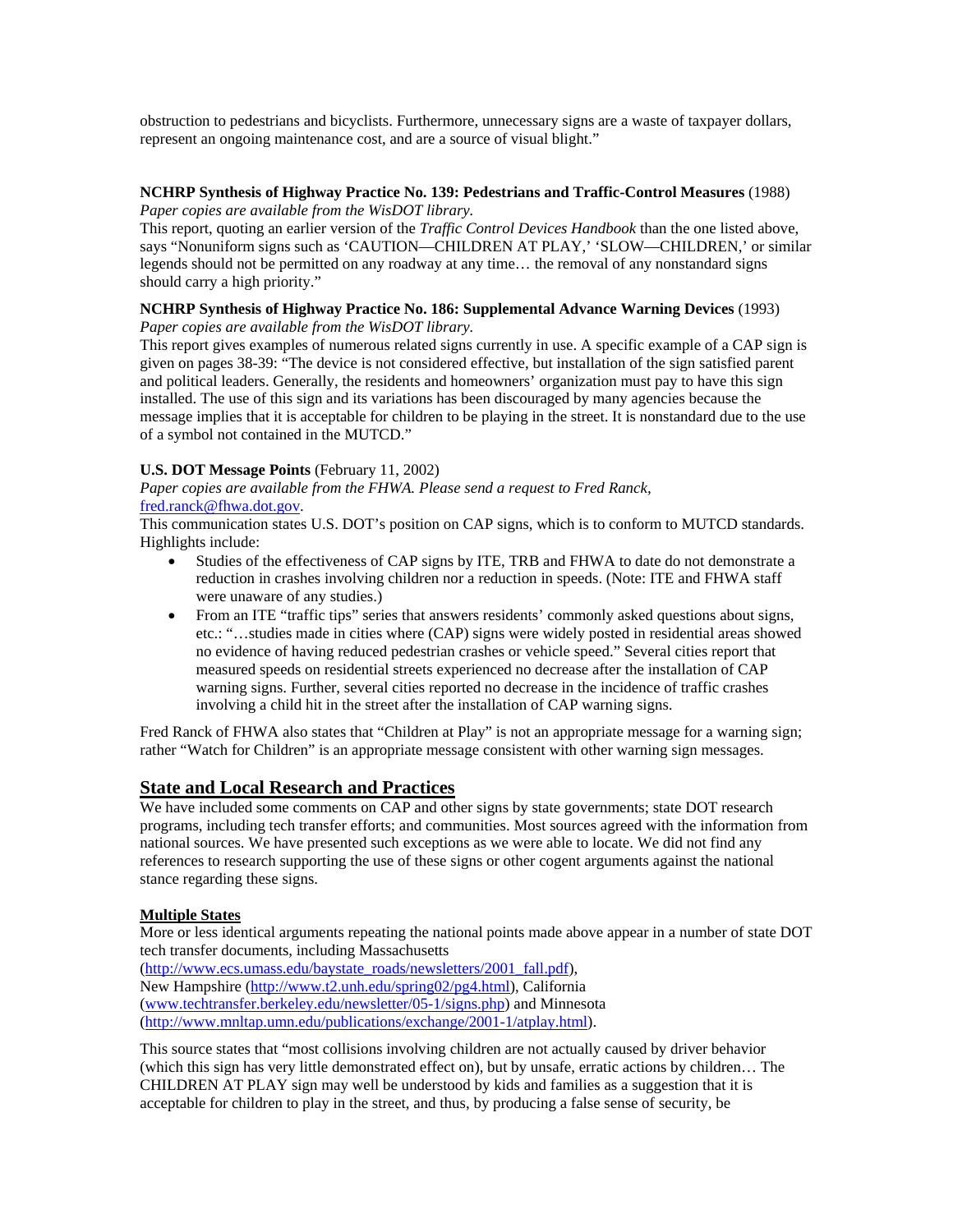counterproductive. Furthermore, CHILDREN AT PLAY signs tend to propagate through neighborhoods, popping up on every block that has a child living on it. Signs lose credibility with motorists when they appear too often. Instead of being extra diligent, drivers tend to ignore the signs, particularly if no children are playing near the CHILDREN AT PLAY signs. When these signs appear too often, they raise questions like: If there is no sign does that mean there are no children present and no need to watch for children?"

#### **Alaska**

#### **Municipality of Anchorage, Alaska, Traffic Department FAQ**

#### <http://www.muni.org/traffic/FAQ.cfm>

This FAQ asks: "Are there any guidelines for the installation of Children at Play signs?" Alaska DOT answers: "Yes. Children at Play signs are typically posted on neighborhood streets directly located off higher speed roadways." This approach may bypass many of the national arguments against the use of these signs.

#### **Colorado/Wyoming**

#### **2006 Section Activities Report: Colorado/Wyoming Section of the Institute of Transportation Engineers** (2007)

#### <http://www.ite.org/elected/Colorado-Wyoming%20Section.pdf>

This report states that "nonuniform signs such as 'Caution—Children at Play,' 'Slow—Children' or similar legends should not be permitted on any roadway at any time," presenting the national reasons and citing the FHWA 1983 *Traffic Control Devices Handbook*. According to the *ITE Journal*, May 1988, "Children at Play signs may make parents feel more secure but they don't work and they carry no enforcement value."

#### **Colorado LTAP Newsletter, Spring 2004**

[http://ltap.colorado.edu/newsletter/Newsletter\\_Spring04.pdf](http://ltap.colorado.edu/newsletter/Newsletter_Spring04.pdf)

On page 3, this newsletter addresses the Web site question, "What does MUTCD say about 'Children at Play' signs?" It repeats the national arguments and gives the additional argument, drawing from the TRB report *Maintenance Management of Street and Highways Signs* that deviating from the MUTCD (which does not include Children at Play and similar warning signs) is a bad idea because "about 29 percent of tort liability lawsuits against highway departments are related to traffic signing."

#### **Florida**

#### **Florida Technology Transfer Traffic Information Program Series (TIPS), from the Florida Section (District 10) of the Institute of Transportation Engineers**

<http://mctrans.ce.ufl.edu/transportationTopics/tips.htm>

#### Two TIPS are relevant to this TSR:

• **"Won't a Children at Play sign help protect our kids?"** 

([http://mctrans.ce.ufl.edu/transportationTopics/tips.htm#4\)](http://mctrans.ce.ufl.edu/transportationTopics/tips.htm#4) This tip states that "studies made in cities where such signs were widely posted in residential areas show no evidence of having reduced pedestrian crashes, vehicle speed or legal liability. In fact, many types of signs which were installed to warn of normal conditions in residential areas failed to achieve the desired safety benefits. Further, if signs encourage parents with children to believe they have an added degree of protection—which the signs do not and cannot provide—a great disservice results… . Specific warnings for schools, playgrounds, parks and other recreational facilities are available for use where clearly justified."

- **"Why are traffic engineers reluctant to install Deaf Child or Blind Child warning signs?"**  ([http://mctrans.ce.ufl.edu/transportationTopics/tips.htm#74\)](http://mctrans.ce.ufl.edu/transportationTopics/tips.htm#74) This tip gives the following reasons against using nonstandard, highly specific signs of this sort:
	- o A Deaf Child or Blind Child sign does not describe where the child might be. Most streets within a residential area have children who react in the same way, and each driver must be aware of all children in a neighborhood environment.
	- o These signs provide parents and children with a false sense of security that their children are safe when playing in or near the street.
	- o When the novelty of such a sign wears off, the signs no longer attract the attention of regular passersby.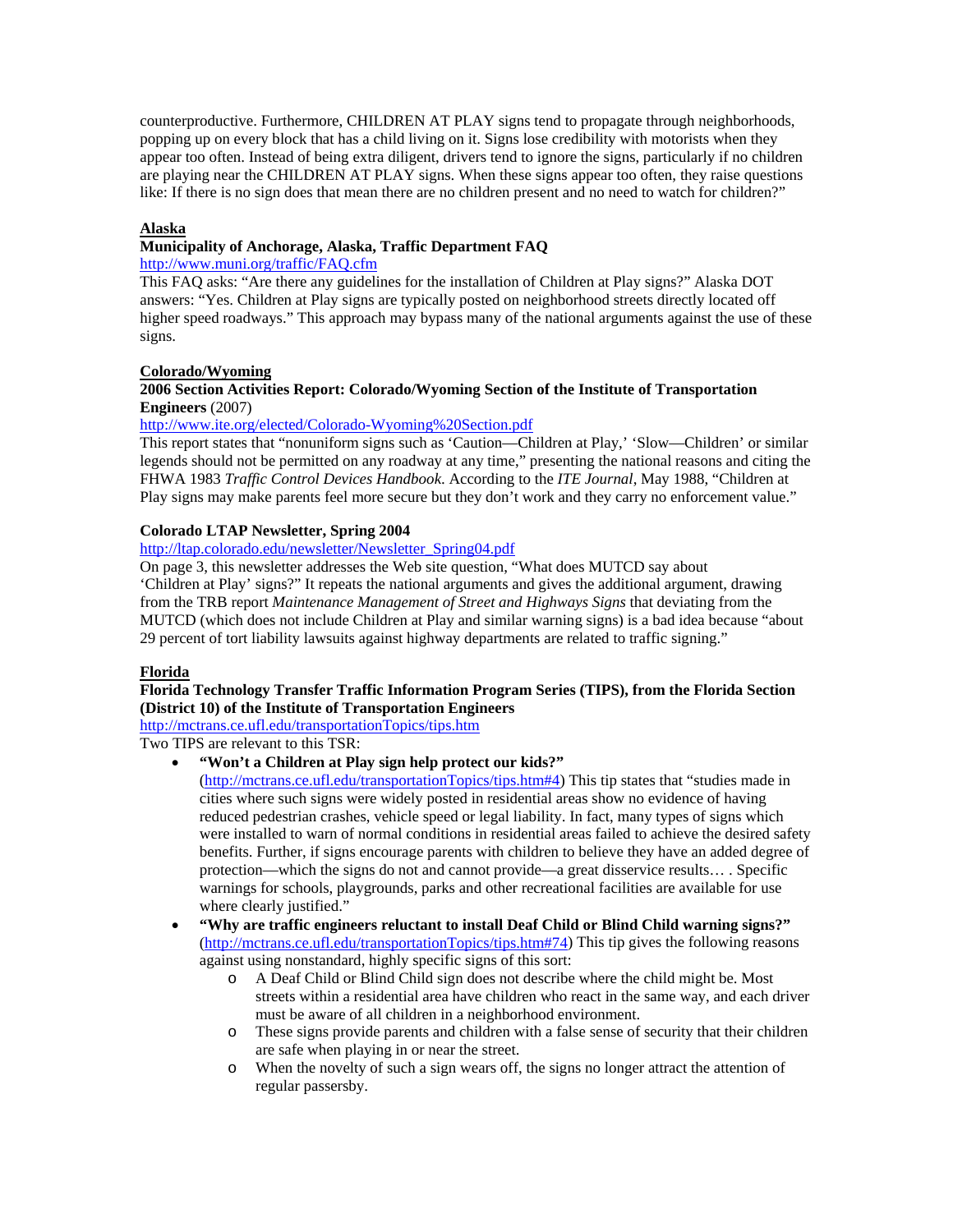- o Unique or unusual warning signs are a target for vandals and souvenir hunters and have a high replacement cost.
- o Unique message signs have no legal meaning or established precedent for use in basic traffic engineering references. Their use is discouraged because of both the lack of proven effectiveness and undesirable liability exposure.
- o Many traffic engineers feel that special warning signs are warranted at a location adjacent to a school for the deaf or for the blind, and have considerably more merit than those at a location where a deaf or blind person may only cross occasionally.

### **Maine**

### **3.6.3 "Special" Warning Signs: "Children At Play," "Deaf Person," "Disabled Person," "Horse Crossing," etc.**

### <http://www.maine.gov/mdot/working-with-dot/section3.php>

This regulation states that "…the driving public does not react favorably or positively to these signs in most cases. In the late 1990s, the MaineDOT changed its policy on the installation and maintenance of these signs. It is virtually impossible for the MaineDOT to keep track of every handicapped person, playing child and crossing horse in every town along all state roads…. Knowing that these signs are generally ineffective, MaineDOT does NOT advise the use of these signs because allowing one sets precedence and generates many more requests and creates a new financial burden on the municipality."

### **Michigan**

### **Speed Control in Residential Areas**

#### <http://www.ite.org/traffic/documents/tcir0053.pdf>

Page 24 of the PDF states: "Special warning signs such as 'Children at Play,' 'Watch for Children' or others that warn of normal conditions are not effective in reducing speeds in residential areas," among other of the standard national arguments against these signs. It continues: "The MMUTCD provides standards for signs warning drivers that they are approaching recreational facilities such as parks and playgrounds. However, there is not enough evidence to determine the effect of these warning signs on vehicle speeds." (Reference: Michigan Department of Transportation and the Michigan State Police, *Michigan Manual of Uniform Traffic Control Devices*, 1994 edition.)

#### **City of Troy, Mich.: "How about a 'Children at Play' sign?"**

<http://www.troymi.gov/TrafficEngineering/Children%20at%20play.html>

According to this document, "Studies made in cities around the nation where such signs were widely posted in residential areas show no evidence of having reduced pedestrian crashes, vehicle speed or legal liability." According to research in the City of Troy: "Studies in the City of Troy have also shown very low effectiveness of the sign and therefore have not installed them in the past several years. Before and after studies showed no reduction in speeds."

#### **Minnesota**

### **Frequently Asked Questions, Office of Traffic, Safety and Operations**

<http://www.dot.state.mn.us/trafficeng/faq/faq-signing.html#m>

Question: "I would like to have a 'deaf child/blind child/slow children at play' sign installed on my street/highway near my home. How do I get this accomplished?"

Answer: "Mn/DOT does not install this type of sign on state highways since it is not enforceable (it is a warning sign) and it can lead to a false sense of security. If you are requesting signing on a city street, [contact the city offices.](http://www.dot.state.mn.us/trafficeng/contacts/index.html)"

## **North Carolina**

#### **Traffic Engineering Policies, Practices and Legal Authority Resources**

NCDOT will install these signs upon receipt of a formal written request meeting certain criteria:

- Blind Child Area Signing: [http://www.ncdot.org/doh/preconstruct/traffic/teppl/Topics/B-10/B-](http://www.ncdot.org/doh/preconstruct/traffic/teppl/Topics/B-10/B-10_p.pdf)[10\\_p.pdf](http://www.ncdot.org/doh/preconstruct/traffic/teppl/Topics/B-10/B-10_p.pdf)
- Autistic Child Area Signing: [http://www.ncdot.org/doh/preconstruct/traffic/teppl/Topics/A-18/A-](http://www.ncdot.org/doh/preconstruct/traffic/teppl/Topics/A-18/A-18_p.pdf)[18\\_p.pdf](http://www.ncdot.org/doh/preconstruct/traffic/teppl/Topics/A-18/A-18_p.pdf)